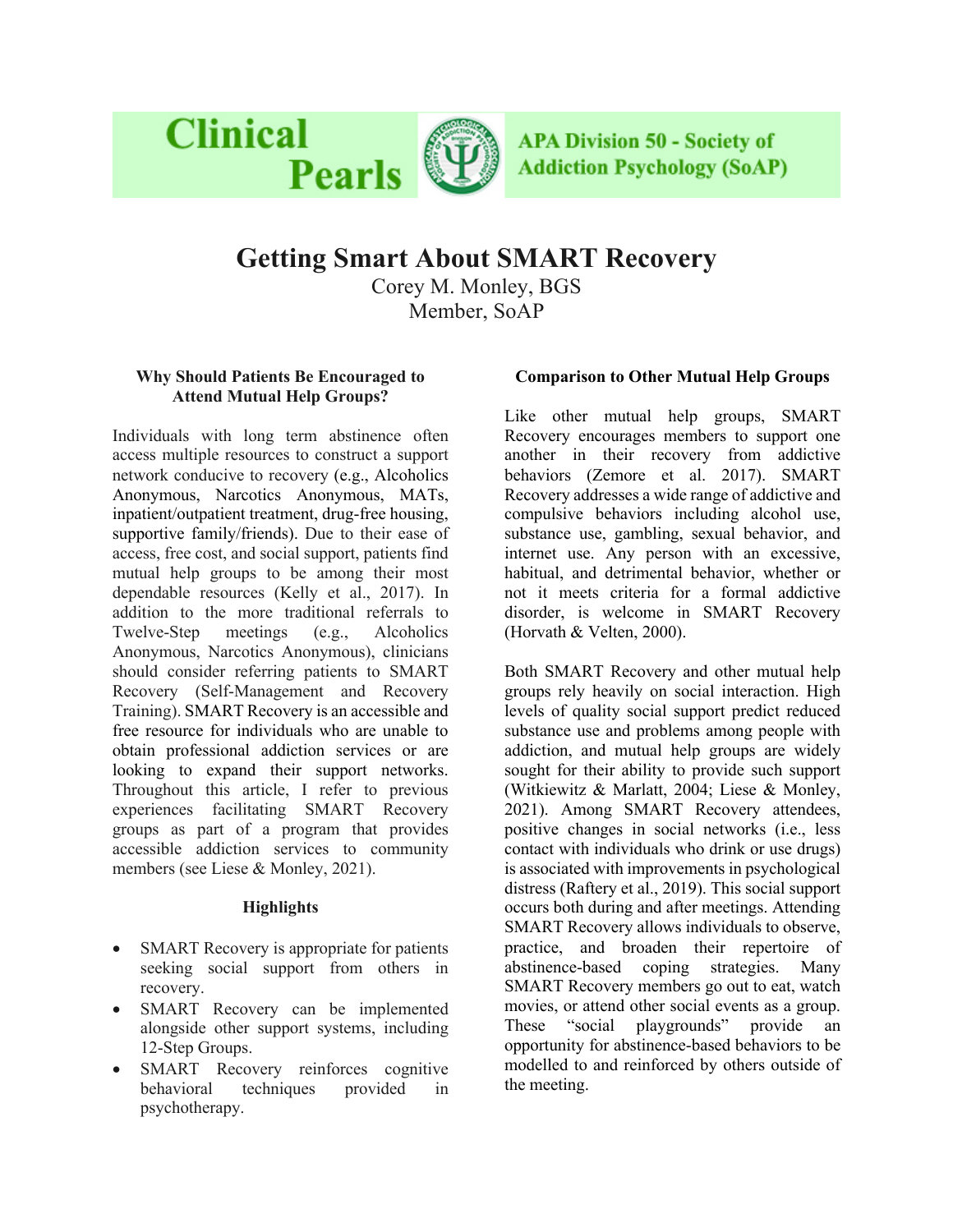SMART Recovery differs from 12-Step groups in a number of ways. Perhaps the most notable difference is an explicit emphasis of cognitivebehavioral principles. To avoid inadvertent stigmatization, the use of first-person language such as "a person with a drug problem" is preferred, as opposed to such terms as "alcoholic" or "addict" (Kelly et al., 2015). There are no sponsors in SMART Recovery. However, outside of meetings group members apply recovery practices in their daily life by reviewing tools in the SMART Recovery Handbook and completing homework assignments. SMART Recovery takes a neutral approach to spirituality. Some of our group members find that spiritual practices enhance their recovery, while others do not.

Although SMART Recovery differs from 12- Step groups, they are not incompatible. In our community, concurrent attendance at multiple mutual help groups is common—at least one third of our members attend 12-Step groups in addition to SMART Recovery. Members share that SMART Recovery helps them "fill the gaps" that are not addressed by 12-Step groups.

#### **Core Components of SMART Recovery**

SMART Recovery is a person-centered approach built upon the Transtheoretical Model, (Prochaska, DiClemente, & Norcross, 1992). The Transtheoretical model describes the process through which an individual changes a maladaptive behavior. An individual at each stage in the model might describe their relationship with an addictive behavior in the following ways:

- Precontemplation: "My drinking isn't a problem. It doesn't hurt anyone."
- Contemplation: "I should stop, but unless I drink, I'm a nervous wreck."
- Preparation: "I want to have a plan in place for when I stop next week."
- Action: "Not drinking is pretty difficult, but my life is getting better!"
- Maintenance: "Recovery is my 'new normal.' Not drinking feels completely natural."

Meeting facilitators are taught to recognize group member's stage of change and apply complementary interventions. Psychoeducation, discussion, exercises, and homework target one or more of the SMART Recovery 4 Points that align with the stages of the transtheoretical model (Horvath & Velten, 2000):

- 1. Building and maintaining motivation (precontemplation, contemplation)
- 2. Coping with urges and cravings (preparation, action)
- 3. Managing thoughts, feelings, and behaviors (action)
- 4. Living a balanced life (action, maintenance)

Like the 12 steps, the 4 Points provide a conceptual framework for group members to understand addiction recovery and anticipate inevitable challenges to this process. The 4 Points also provide a framework for facilitators to select cognitive-behavioral interventions (i.e., "tools") relevant to group members' presenting problems. Examples of tools include:

- Cost-benefit analysis (building and maintaining motivation)
- Personifying and externalizing addictive cravings (coping with urges and cravings)
- ABC Model (managing thoughts, feelings, and behaviors)
- Hierarchy of Values (living a balanced life)

#### **SMART Recovery Meetings**

#### **Group Facilitators**

Twelve-Step meetings maintain an informal approach to leadership, rotating meeting leaders from among its membership. In contrast, every SMART Recovery group is led by a trained facilitator who receives online instruction in motivational interviewing, cognitive-behavioral principles, and group dynamics (Liese & Monley, 2021). Except for facilitators who lead SMART Recovery groups within correctional institutions and mental health treatment facilities, all SMART Recovery facilitators are volunteers (Horvath & Velten, 2000). The facilitator ensures group members are able to discuss issues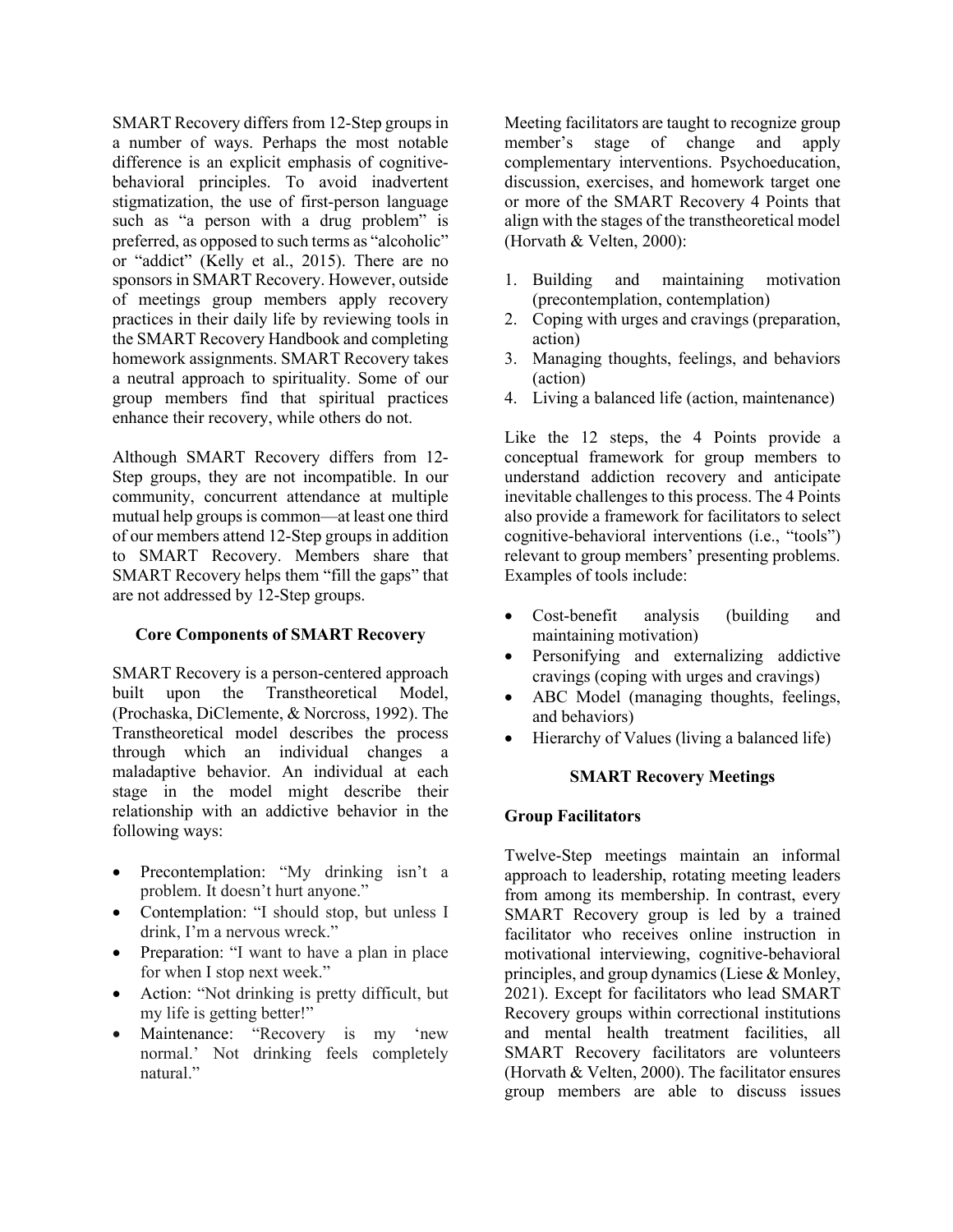pertinent to their recovery in a judgement free environment while managing group dynamics. Although some facilitators are mental health professionals, most are community members. Many are in recovery from addiction.

## **Meeting Format**

Every SMART Recovery meeting follows the same basic format (Horvath & Velten, 2000). First, group members "check-in", or describe any problems they have faced since the last meeting. Next, the facilitator sets the agenda based on the group member's presenting problems. The facilitator then prompts discussion based on the agenda. Discussions can include further comments from group members, psychoeducation, or a SMART Recovery tool. Finally, group members "check-out", and describe what they have learned and how they plan to incorporate SMART Recovery tools into their lives until their next meeting.

Some facilitators chose to run the meeting participant by participant (e.g., completing "check-in" through "check-out" with one group member before moving on to the next). Other facilitators chose to follow the meeting in a block fashion (e.g., completing "check-in" with every participant before moving on to agenda setting). Either format is acceptable.

## **Meeting Guidelines**

SMART Recovery group members are encouraged to share openly and engage in crosstalk, in contrast to the "no-crosstalk" tradition in 12-Step groups. When sharing, participants are told to minimize the use of any second-person language (e.g., we, us), in favor of first-person sharing. Encouraging group members to "personalize" facilitates insight, emotional vulnerability, and connection. Group members are also asked to refrain from giving advice. These guidelines exist to promote an environment of unconditional acceptance, regardless of an individual's using or non-using status. All SMART Recovery meetings are confidential.

#### **Tools, Exercises, and Homework**

Most SMART Recovery tools are mainstays of CBT and REBT. As with cognitive-behavioral therapy, exercises are first taught in group and may be assigned as optional homework (Liese  $\&$ Beck, 2022). As mentioned previously, some common tools include the "Cost Benefit Analysis," "ABC Model," and "Hierarchy of Values." Homework functions to reinforce cognitive behavioral skills outside of meetings. Kelly and colleagues (2015) found the frequency of homework assignments at SMART Recovery meetings (e.g., action plans for high-risk situations, committed valued actions, completing worksheets in the SMART Recovery handbook) was positively associated with behavioral activation and cognitive restructuring.

## **Effectiveness of SMART Recovery**

SMART Recovery participation predicts reduced alcohol use and problems over time. Controlling for baseline recovery goals (i.e., abstinence), equivalent reductions in alcohol problems are observed in community samples of SMART Recovery, Alcoholics Anonymous, LifeRing, and Women for Sobriety attendees (Zemore et al., 2018). In comparison to 12-step groups, SMART Recovery members showed similar levels of mutual help group involvement (e.g., sponsor, meetings, service), and higher cohesion and satisfaction ratings (Zemore et al., 2017).

## **Referring a Patient to SMART Recovery**

Individuals who are more educated, less spiritual or religious, and who have more financial resources are particularly likely to engage in SMART Recovery groups (Zenmore et al., 2017). However, any patient struggling with an addiction can benefit from SMART Recovery. Our groups have been attended by many community members who are homeless, unemployed, or otherwise underserved (Liese & Monley, 2021).

If a patient is interested in attending SMART Recovery, a local listing of meetings can be found online at smartrecovery.org. The website also contains the SMART Recovery Toolbox, which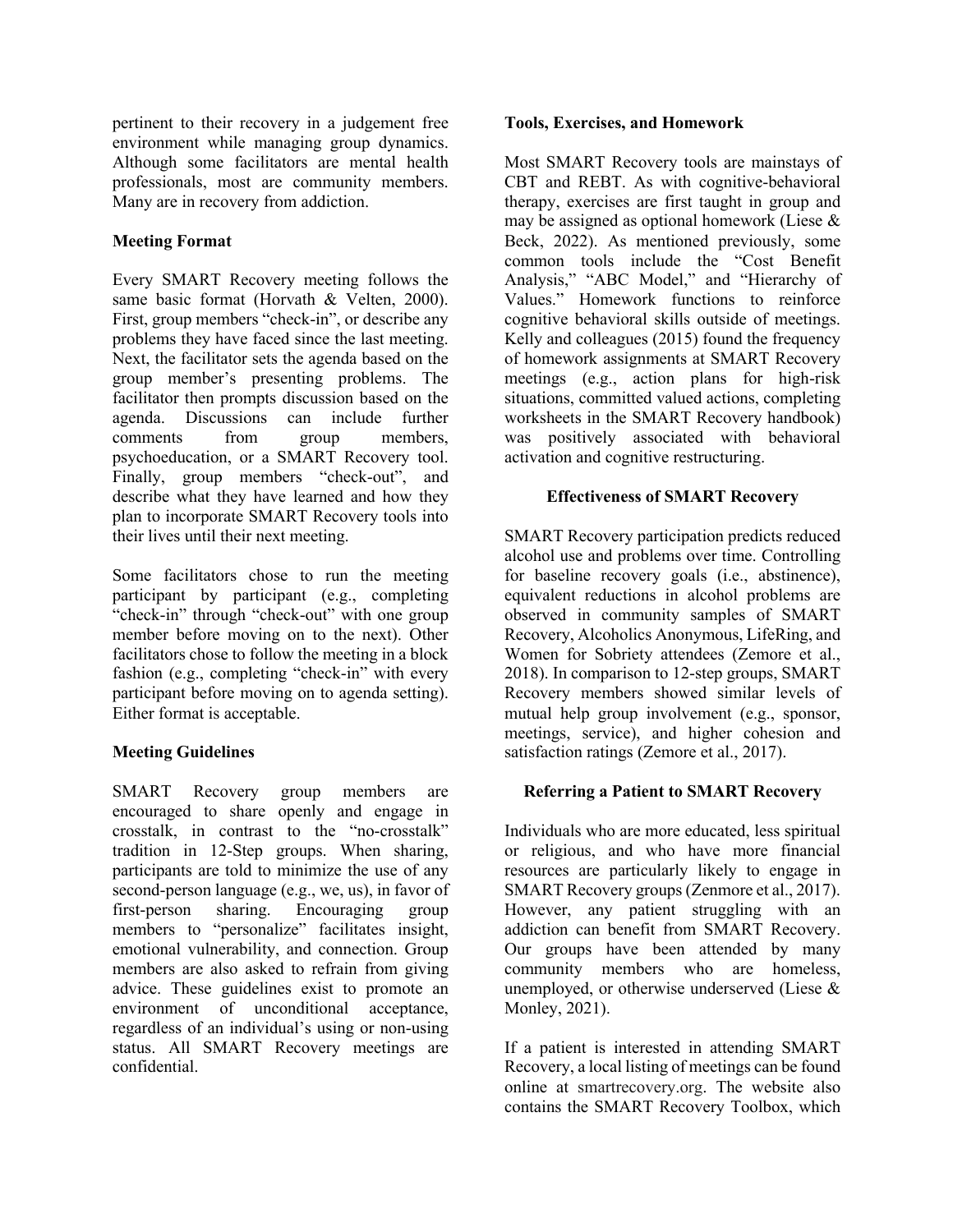is a free repository of exercises used in SMART Recovery meetings. The *YouTube* channel (www.youtube.com/user/smartrecovery/videos) may also be helpful to patients wondering what to expect from their first SMART Recovery meeting.

When providing referrals to SMART Recovery, some clinicians have found it helpful to obtain a verbal commitment from their patients to attend a minimum number of meetings; others take a more suggestive approach. The exact nature of a referral depends on several factors, including the strength of the therapeutic relationship and the client's level of motivation.

#### **References**

- Horvath, A. T., & Velten, E. (2000). SMART Recovery: Addiction Support from a cognitive behavioral perspective. *Journal of Rational Emotive & Cognitive Behavioral Therapy*, *18*(3), 11. https://doi.org/10.1023/A:1007831005098
- Kelly, J. F., Wakeman, S. E., & Saitz, R. (2015). Stop talking 'dirty': Clinicians' language, and quality of care for the leading cause of preventable death in the United States. *The American Journal of Medicine*, *128*(1), 8–9. https://doi.org/10.1016/j.amjmed.2014.07.043
- Kelly, P. J., Deane, F. P., & Baker, A. L. (2015). Group cohesion and between session homework activities predict self-reported cognitive–behavioral skill use amongst participants of SMART Recovery groups. *Journal of Substance Abuse Treatment*, *51*, 53– 58. https://doi.org/10.1016/j.jsat.2014.10.008
- Kelly, P. J., Raftery, D., Deane, F. P., Baker, A. L., Hunt, D., & Shakeshaft, A. (2017). From both sides: Participant and facilitator perceptions of SMART Recovery groups: Perceptions of SMART Recovery. *Drug and Alcohol Review*, *36*(3), 325–332. https://doi.org/10.1111/dar.12416
- Liese, B. S. & Beck, A. T. (2022). *Cognitive-behavioral therapy for addictive disorders*. New York: Guilford Press.
- Liese, B. S., & Monley, C. M. (2021). Providing addiction services during a pandemic: Lessons learned from COVID-19. *Journal of Substance Abuse Treatment*, *120*, 108156–108156. PubMed. https://doi.org/10.1016/j.jsat.2020.108156
- Prochaska, J. O., DiClemente, C. C., & Norcross, J. C. (1992). In search of how people change: Applications to addictive behaviors. *American Psychologist, 47*(9)1102-1114. dx.doi.org/ 10.1037/0003-066X.47.9.1102
- Raftery, D., Kelly, P. J., Deane, F. P., Baker, A. L., Dingle, G., & Hunt, D. (2020). With a little help from my friends: Cognitive-behavioral skill utilization, social networks, and psychological distress in SMART Recovery group attendees. *Journal of Substance Use*, *25*(1), 56–61. doi.org/ 10.1080/14659891.2019.1664654
- Witkiewitz, K., & Marlatt, G. A. (2004). Relapse prevention for alcohol and drug problems: That was Zen, this is Tao. *American Psychologist*, *59*(4), 224–235. https://doi.org/10.1037/0003- 066X.59.4.224
- Zemore, S. E., Kaskutas, L. A., Mericle, A., & Hemberg, J. (2017). Comparison of 12-step groups to mutual help alternatives for AUD in a large, national study: Differences in membership characteristics and group participation, cohesion, and satisfaction. *Journal of Substance Abuse Treatment*, *73*, 16– 26. https://doi.org/10.1016/j.jsat.2016.10.004
- Zemore, S. E., Lui, C., Mericle, A., Hemberg, J., & Kaskutas, L. A. (2018). A longitudinal study of the comparative efficacy of Women for Sobriety, LifeRing, SMART Recovery, and 12 step groups for those with AUD. *Journal of Substance Abuse Treatment*, *88*, 18–26. https://doi.org/10.1016/j.jsat.2018.02.004